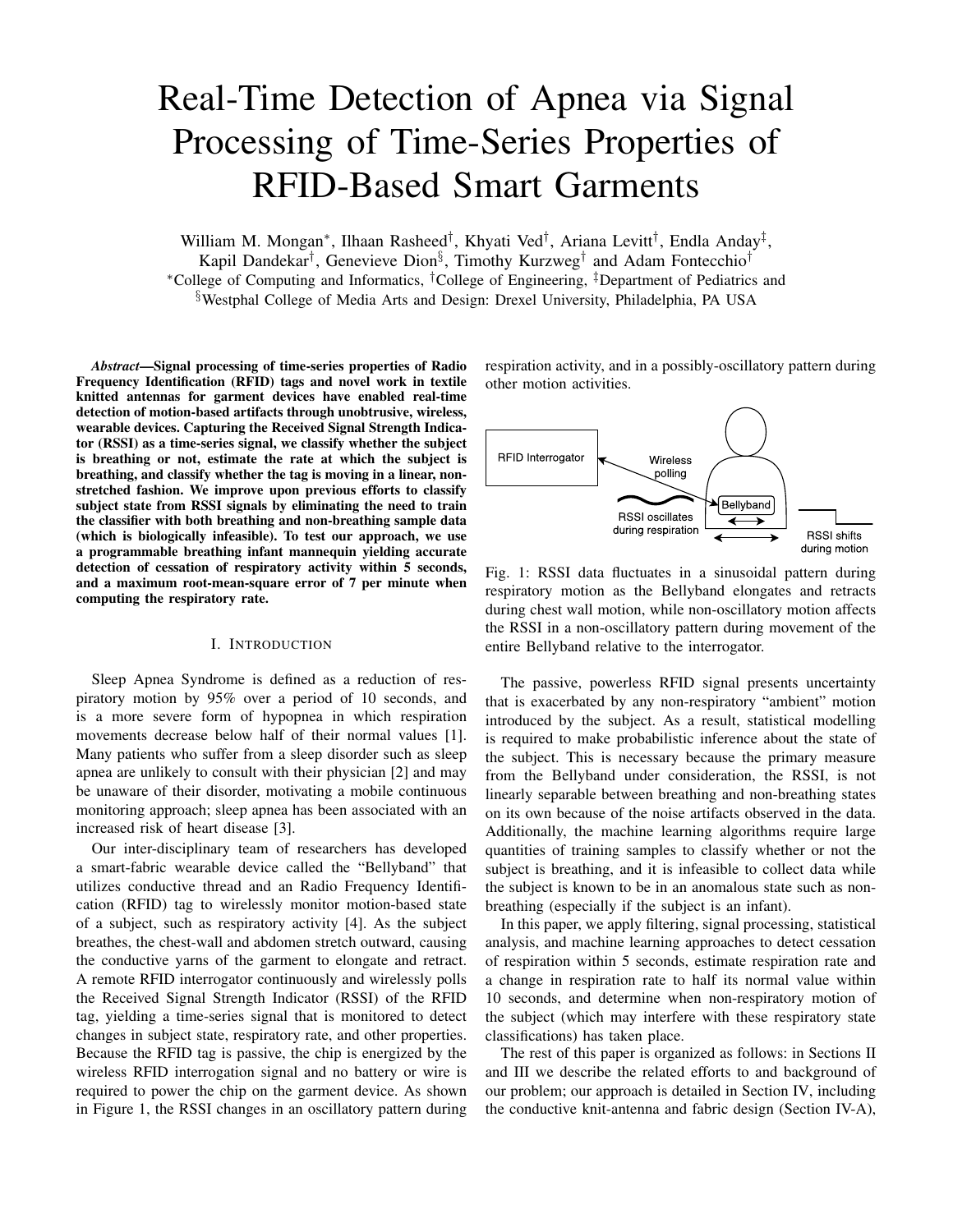respiration cessation detection (Section IV-B), respiratory rate estimation (Section IV-C), and ambient motion detection (Section IV-D). Our results are summarized in Section V, and we conclude in Section VI.

## II. RELATED WORK

With the advent of wearable technology, there has been great interest in smart textiles that can enable real-time, continuous monitoring. Such technology has the potential to open up new avenues for improved healthcare and wellness. They provide the possibility to continuously monitor vital signs, allowing medical practitioners to administer preventative treatments to patients who may be at risk of serious illness. Other potential application areas for smart textile devices also include enhancing first responder safety [5].

Textile antenna based technology face several impediments from mass market penetration. First, the physical flexibility of textile antennas pose reliability issues for wireless communication protocols. Second, the lack of mass production techniques have made them cost prohibitive for commercialization [6]. Most smart textile systems rely on the integration of powered transceivers with conventional fabric to attain smart functionality. This results in devices that are bulky, uncomfortable and power hungry. These drawbacks make contemporary garment systems unreliable for long term patient monitoring.

A passive RFID based sleep monitoring system called NightCare has been described in [7]. This system uses flexible tags integrated in clothing and conventional tags placed on beds and surrounding areas. A real-time software engine uses readings from these tags to determine motion, accidental falls, long-term absence and interaction with nearby objects. An alarm is generated in the event of an emergency such as a fall. The software can also generate reports and statistics on sleep positions which can be used in the diagnosis of sleep related disorders such as apnea and bedsores, but does not provide real-time respiration or heart rate information.

Alternative wireless health monitoring systems have been proposed that alleviate the need for any device to be placed on the human body. One such system is Vital-Radio, which uses wireless signals to monitor respiration and heartbeats [8]. Vital-Radio transmits a low-power wireless signal and measures the time it takes to reflect back to the device. Respiration and heartbeats cause variations in the reflection time, which is used by the system to extract rates. While this system enables convenient vital sign monitoring in a home environment, it is not practical for hospital use since it cannot guarantee privacy for all individuals within wireless range of the system and requires 1.5 meter separation between patients.

Our current smart textile system uses passive UHF RFID chips integrated into textile antennas composed of conductive and non-conductive fabrics. The RFID chip is inductively coupled with a co-planar micro-strip fabric antenna and is placed in a small knitted pocket in the center of the antenna. Passive UHF RFID does not require a dedicated power source and can be powered by an interrogating UHF RFID reader. Deformation of our textile antenna, known as Bellyband, results in a variation of it's backscatter power (RSSI) [9]. This variation in RSSI is detected by the RFID reader and can be used to infer actuation of the Bellyband.

#### III. BACKGROUND

Apnea is defined as a cessation in respiratory activity for a period of 10 seconds or more. In this effort, we aim to detect a reduction in respiratory movement and rate more quickly, so that the result can be generalized to Sleep Apnea Syndrome symptom detection and other non-respiratory motion-based monitoring applications. Therefore, we consider time-series properties of RFID interrogations such as RSSI over short time periods called "windows", *i.e.*, 0.2 to 1.0 second per window, to facilitate real-time signal processing.

To interrogate the RFID-based Bellyband, an Impinj Speedway R420 RFID interrogator is used. The Impinj Speedway communicates using the Low Level Reader Protocol (LLRP) over a TCP/IP network connection. Utilizing an RFID tag RSSI value as a time-series signal that can be correlated to respiratory depth, frequency, and rate, is a challenge because the RFID interrogator must "channel hop" between 50 frequencies ("channels") within the 902-928MHz (UHF) band utilized by RFID applications in the United States. The interrogator must spend no more than 0.4 seconds in a 20 second period interrogating on any one frequency per Federal Communications Commission (FCC) regulations [10].

The backscatter power received by a RFID reader from a tag can be mathematically modeled by Equation 1 [11].

$$
P_{Rx, reader} = P_{Tx, reader} G_{reader}^2 G_{tag} \left(\frac{\lambda}{4 \times \pi \times r}\right)^4 R \quad (1)
$$

where  $P_{Rx, reader}$  is the backscatter power received by the reader,  $P_{Tx, reader}$  is the reader transmit power (30 dBm),  $G_{tag}$ and  $G_{reader}$  are the RFID tag and reader gain, respectively,  $\lambda$  is the wavelength of the interrogation wave, r is the distance between the reader and tag, and  $R$  is the backscatter transmission loss.

It is evident from the equation that variation in  $\lambda$  (due to channel hopping) can cause minor fluctuations in  $P_{Rx, reader}$ , which can then affect RSSI readings. This, along with variations in antenna properties due to physical deformation, result in frequent changes to the measured RSSI. This can be seen in Figure 2 as the square-waves of approximate magnitude 1 dBm modulating the RSSI time-series plot, varying every 200 milliseconds. In order to filter out noise artifacts from the signal, and to capture a significant portion of respiratory motion in the signal, a window greater than 200 milliseconds is needed for processing; therefore, it is necessary to consider signals spanning multiple frequency channels in the same signal processing algorithm, even though the change in interrogation frequency changes the signal as a noise artifact. To account for this, the RSSI signals observed during a period in which the RFID interrogator is focused on a single frequency are separated by the RFID tag observed and called a "channel burst". Then, each RSSI data point x is replaced with  $x - \bar{x}$ , where  $\bar{x}$  is the mean RSSI of the channel burst containing data point  $x$ , normalizing the RSSI by the "channel burst mean."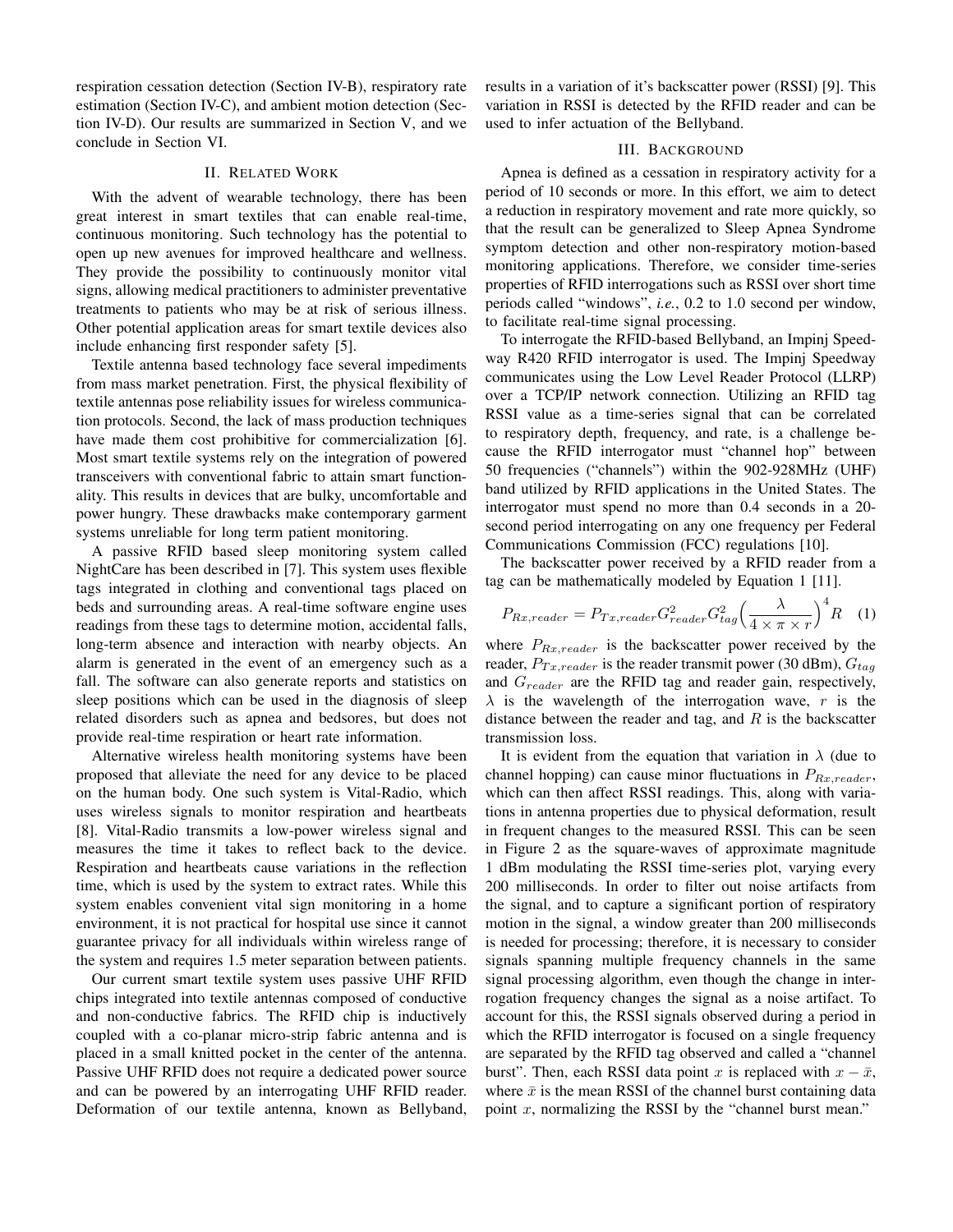We collect the RSSI as well as other properties from the RFID interrogator, including the Doppler shift, phase, and RFID frequency. These properties are useful for detecting "ambient" motion of the RFID tag, that is, motion unrelated to the stretching behavior of the textile being monitored. According to the Impinj documentation [12], the Doppler shift is observed over a single tag, rather than as a phase difference between two tags, in order to avoid inconsistencies due to channel hopping. The use of a single tag sacrifices frequency estimation accuracy [13]; we utilize two successive RFID interrogations using the same channel, antenna, and RFID tag and compute the tag velocity from the phase difference according to Equation 2 [13]:

$$
v = \frac{c * (\phi_2 - \phi_1)}{f * (t_2 - t_1)}
$$
 (2)

where c is the speed of light in a vacuum,  $\phi$  is the measured phase of a tag interrogation,  $t$  is the time of that interrogation, and  $f$  is the frequency in the 900MHz band that the interrogator used to make that interrogation.

#### IV. APPROACH

#### *A. Antenna Manufacturing: Knit Structure and Yarn Selection*

The bellyband is knitted on an SSG-122SV Shima Seiki knitting machine using Shima Seiki's SDS-ONE APEX3 proprietary design system. The antenna is knit with conductive and nonconductive threads. The antenna arms are knitted with silver-coated nylon yarn and the nonconductive slot is knitted with blends of viscose and polyamide. A thin Printed Circuit Board (PCB) with a soldered RFID chip is inserted into the pocket during the knitting process. During stretching of the antenna, we faced coupling issues between the RFID chip and the textile antenna arms. To improve the inductive connection between the antenna and the chip, we knitted the conductive yarns into the pocket using tuck stitches, stitches elongated in the wale (lengthwise) direction.

#### *B. Respiration Cessation Classification*

Detection of the cessation of respiration activity is an important application of the Bellyband sensor. Signals from the sensor need to be classified as breathing or non-breathing in real time in order to make the Bellyband a reliable biomedical monitoring device. Here, we design a classifier using statistical analysis of features of RSSI time-series data to detect cessation of respiration using the Bellyband.

*1) Machine Learning Classification:* In our previous work [14], a Support Vector Machine (SVM) was constructed around training data and then applied to subsequent samples to determine the respiratory state of the subject. This introduced some challenges: first, it was biologically infeasible to train the classifier on both breathing and non-breathing data, since non-breathing training samples would require an infant to voluntarily stop breathing activity; second, to attain an error rate upper-bound of 0.01% with 95% confidence requires 5 hours of interrogation samples [15] [16] [17]. A One-Class SVM exists to classify novelty data trained only against

"normal" (*i.e.*, breathing) class data points, but this classifier works by forming a boundary around the training data and classifying novelty data as any such points that fall outside of that bound. For respiratory analysis, a One-Class SVM classifies "unusually" deep breathing as novelty data as well as a cessation of respiration.

Using the Bellyband sensor, the cessation of breathing can be detected by using an SVM. Signals collected from the Bellyband can be provided to an SVM whose training class is determined *a priori*. Chest wall motion due to respiration will result in actuation of the Bellyband sensor. Therefore, the cessation of breathing can be determined by detecting non-actuation. Actuation and non-actuation can be two classes that can be classified by a SVM. However, this would require a SVM to be trained on non-actuation, thereby requiring a patient to cease respiration for part of the training period. This is not viable for infant applications, and requires a novel approach to training set generation or a One-Class Support Vector Machine. These approaches have yielded classification accuracy between 70% and 94% in prior efforts.

*2) Statistical Testing for Classification:* If a classifier is used that avoids requiring large quantities of training samples, and single-class anomaly detection machine learning algorithms, we can attain more predictable and consistent classification accuracy results. The Short-Time Fourier Transform (STFT) yields magnitudes representing change in amplitude of the RSSI signal over various frequencies for each of the short-time windows in use. This multi-dimensional array of FFT magnitudes is known as the spectrogram of the signal. We compute the mean of the power spectral density magnitudes to determine the average amplitude deviation per unit of frequency of the signal as a sample data point. The first  $N$  samples are reserved as training data, and a t-test [18] (Equation 3) is applied to subsequent samples to determine the likelihood that they were drawn from the same distribution as the training samples.

$$
t = \frac{s - \mu}{\sqrt{\frac{\sigma^2}{n}}}
$$
 (3)

where  $s$  is the sample (the mean RSSI over the past  $T_s$  second window),  $\mu$  and  $\sigma^2$  are the mean and variance, respectively, of all samples collected during the training period, and  $n$  is the number of training samples collected.

If we are less than 95% confident ( $p < 0.05$ ) that the sample is drawn from the same distribution as the training samples, the null hypothesis that the sample *is* drawn from the same distribution is rejected. As with the One-Class SVM, this could mean that the subject is no longer breathing, or that the subject is breathing more deeply than during training. If the mean of the sample is less than the mean of the training samples, we conclude that the null hypothesis was rejected because the subject is experiencing more shallow breathing than during training, or no respiratory activity at all.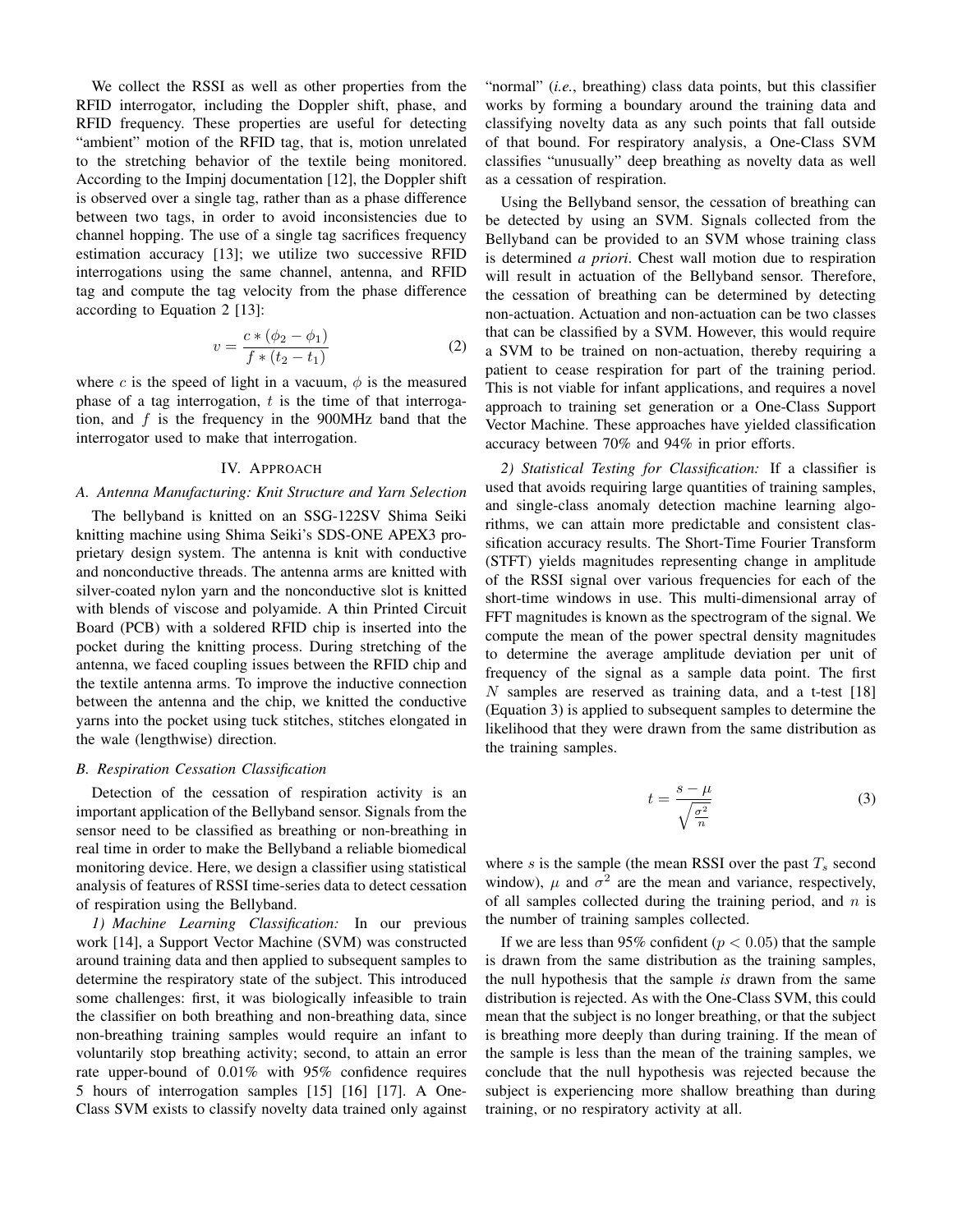## *C. Respiration Rate Estimation*

While detecting the cessation of respiration can alert patients to potentially dangerous conditions, respiration rate can be used for analysis of respiration patterns over time. Changes in respiration can be used to detect potential respiratory illnesses, such as Sleep Apnea Syndrome, and appropriate treatments can be administered in a timely manner.

Estimating the rate of oscillation of the time-series signal is a challenge because a finer estimate of the state is required than for binary state classification (*i.e.*, breathing or non-breathing) at a given point in time. However, for respiration rates up to  $60 * T_s^{-1}$  per minute, where  $T_s$  is the window period used in state classification (*i.e.*, 0.5 seconds), we can use the classification obtained in Section IV-B to inform respiration rate. If we determine that respiration was the detected class for  $N$  out of the past  $M$  windows of size  $T_s$  seconds, then the respiration rate is  $60 * \frac{1}{2} * \frac{N}{M*T_s}$ . The additional factor of  $\frac{1}{2}$  is used because detection of respiratory motion in a particular window is a detection of the motion required to inhale or exhale; that is, the  $N$  observed actuating windows accounts for twice the number of full respirations. These averages are then estimated using a Kalman filter [19] and averaged over the past k seconds to provide a smooth estimator of respiration rate. A Kalman filter is used because there is some uncertainty inherent in the sensor measurements due to the wireless medium and the known RSSI variance of 1 provided by the Impinj RFID interrogator being used. The subsequent averaging of instantaneous rates is to account for the inaccuracy that results from extrapolating a rate over a 1 minute period by taking only a few seconds' worth of samples. For smoothing, we inspect such samples over a longer period of time and gradually update the estimate with new data via long-term averaging (using a 6-second window).

#### *D. Real-Time Motion Detection*

We used the spectral power spectrogram resulting from the STFT described in Section IV-B over windows of RSSI signals to classify respiratory activity and rate. Since the STFT is used to determine periodic oscillations in the data, such as that exhibited by the inhale-exhale motion of respiration, the spectrogram is not applicable to detecting ambient (*i.e.*, nonrespiratory) motion as the RSSI reduces when the subject moves backwards and increases when the subject moves in the forward direction. Oscillation is not assured in nonrespiratory motion; accordingly, the Fisher Discriminant Ratio (FDR) indicated low separability of spectral power. Instead, we observe the change in channel-normalized RSSI over time by computing its slope over small time windows. As the subject moves away from the antenna, the received power reduces and thus, the value of RSSI decreases. RSSI is correlated to "backward" or "forward" motion.

For motion classification, we first use the method of local regression to smoothen the RSSI data: specifically, Locally-Weighted Scatter Plot Smoother (LOESS). The smoothing process is considered local because each smoothed value is determined by neighboring data points defined within the

span. Here, local regression is used to filter out respiratory oscillations from less-fine ambient movements. Using the span, a regression weight function is defined for the data points withing that span via Equation 4:

$$
w_i = \left(1 - \left|\frac{x - x_i}{d(x)}\right|^3\right)^3\tag{4}
$$

Here,  $x$  is the predictor value associated with the response value to be smoothed,  $x_i$  are the nearest neighbors of x as defined by the span, and  $d(x)$  is the distance along the abscissa from  $x$  to the most distant predictor value within the span. In our case, we used the span of 50% so as to flatten out the oscillations in normalized RSSI due to breathing.

To compute the slope of change in RSSI, we consider windows of length two seconds up to time  $N$  over the intervals  $[k, k+2], \forall k \in [0, N-2)$ . For each window, we consider the first and the last value of RSSI and calculate its slope using the equation of slope of the line over time:  $slope = \frac{\Delta RSSI}{\Delta t}$ .

As we are smoothing the data using the method of local regression, as described above, if we inhale to an exhale in the next window the data is flat so we do not get a sudden changes in slope, as shown in Figure 2.



Fig. 2: Using local regression, the time-series data is smoothed over small windows by performing regression weighting against near-neighbors of the data, filtering the backwards and forwards motion of the mannequin from the oscillatory pattern exhibited by respiratory motion.

In case of sudden movements, due to smoothing more points are classified as a movement thus, another method was developed to separately detect a sudden movement. This method calculates the average of normalized RSSI data over each of the two seconds windows. Then, each of those averages are compared with the average of the previous window. If it remains within the threshold we consider the movement to be of a continuous form otherwise, we flag it as a sudden movement in that particular window.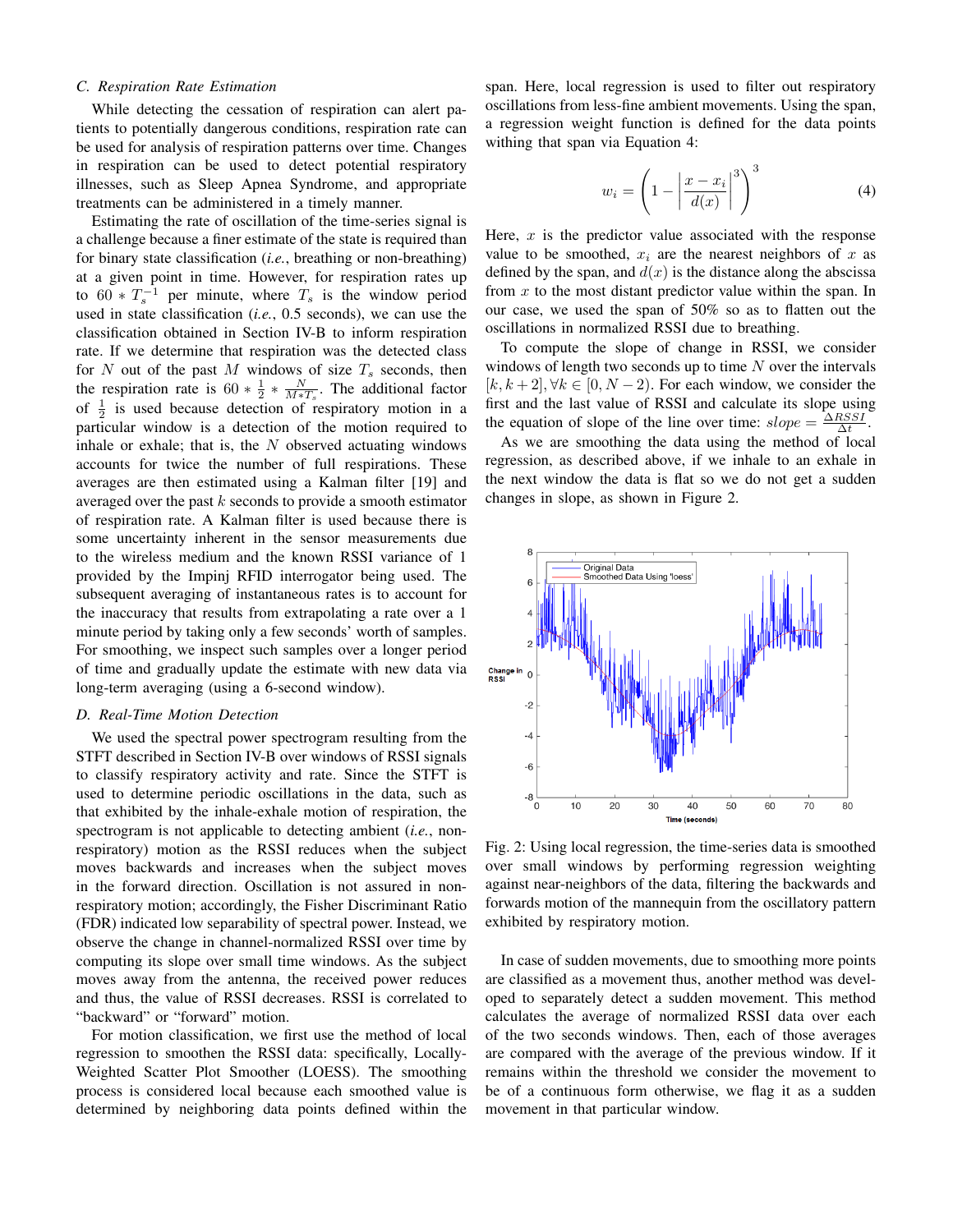## V. RESULTS

#### *A. Cessation Classification*

In our experiment, a Laerdal SimBaby programmable infant mannequin [20] was programmed to breathe at a rate of 31 per minute for 1 minute, then stop breathing for 1 minute, alternating between these states for a period of time. Subsequently, the mannequin was programmed to breathe at a rate of 31 per minute for 1 minute, then at a rate of 15 per minute for 1 minute, then stop breathing for one minute, then at a rate of 15 for 1 minute, and finally at a rate of 31 again for 1 minute. The interrogator was positioned approximately 1- 3 feet from the mannequin, oriented above, astride, or at the feet. The STFT considered non-overlapping windows of 0.5 seconds in size and a training window period of 20 seconds, yielding a sample population size of 40 for the t-test.

Lack of respiratory activity is not necessarily sleep apnea; recall that apnea is defined as a cessation in respiratory motion for a period of 10 seconds or more. Moreover, a detected cessation in respiratory activity by a Short-Time Fourier Transform merely indicates that no respiratory activity occurred during that short-time window. This could be caused by the natural pause that occurs between respirations or between inhale and exhale. In order to better generalize our approach to other biomedical detection applications, we measured a cessation of respiration as cessation detected by our approach for M consecutive short-time windows, where  $M$  is defined to be greater than the number of short-time windows within the maximum respiratory period programmed to the SimBaby. In this experiment, the minimum rate was 15 respirations per minute, or a maximum period of 4 seconds between respirations. Since the STFT short-time window  $T_s$  was chosen to be 0.5 seconds, and the maximum period  $T_{max}$  is 4 seconds,  $M = \frac{T_{max}}{T_s} = 8$  consecutive window periods was chosen. Cessation was detected within 4 seconds when oscillating between a respiratory rate of 31 and 0, and within 5 seconds when oscillating between a respiratory rate of 31 to 15 to 0, with no false positives or false negatives in either case.

## *B. Rate Detection*

Because we are able to classify respiratory state (*i.e.*, breathing or non-breathing) using short time windows ( $T_s = 0.5$ ), these results are suitable for estimating respiratory rate by observing when the subject was observed to be stretching the band either during a particular inhale or exhale motion, and interpolating over a one-minute period to obtain the rate. Using the same experimental data collected in Section IV-B, we estimated the rate during breathing periods to be 33 and 28 respirations per minute after eliminating the 6-second transition period between breathing periods, when the SimBaby was programmed to breathe at 31 per minute, as shown in Figure 3a, and estimated breathing rates of 38, 18, 18, and 31 respirations per minute for the breathing periods shown in Figure 3b, when the ground truths from the SimBaby were set at 31, 15, 15, and 31, respectively. These results correspond to root-mean-squared errors of 4 and 7 per minute, respectively (the errors are 9 and 8, respectively, if the 6-second transition period is used in the error calculation).

#### *C. Ambient Motion*

In this experiment, we collected 10 seconds of data with the band moving away from the antenna, followed by 10 seconds in which the band moves towards the antenna. The slopes are calculated and utilized along with the doppler frequency and the velocity by phase difference (Equation 2) to train a neural network for classification. To measure the separability of statistical features such as the RSSI, doppler and velocity between the "forward" and "backward" motion classes, the FDR was applied to several statistical features of the windows, and predicted the RSSI, doppler and velocity to be separable and therefore good candidates for our classification analysis.

We obtained ≈86% motion classification accuracy using Neural network for classification and 95%-98% using the slope and threshold approach. For sudden movements, using the average method, we had 100% accuracy in detecting the instant at which the movement had occurred.

## VI. CONCLUSION AND FUTURE WORK

In this paper, we normalized RFID signal strength (RSSI) data by frequency and calculated the tag velocity in order to utilize the signal for respiratory analysis. The resulting timeseries data was filtered and signal processed to determine the mean power spectral density, derived from the amplitude of the oscillatory behavior observed in the signal during short time windows. This was correlated to respiratory activity by applying a t-test to compare the power spectral density to those collected during a brief training period in which the subject was breathing normally. This yielded highly accurate classification results, and the short time windows of the STFT were conducive to utilizing respiratory classification results to estimate the respiratory rate as well. These results were collected well within the time period to needed to detect apnea and hypopnea. Finally, we used the RSSI slope over time to observe "ambient" motion artifacts.

As future work, we plan to expand on the respiratory classifier to detect respiratory depth, *i.e.*, a change from normal to shallow respiratory activity. Additionally, we will study the respiration rate estimator in more detail by using a sliding window classifier that could detect changes in respiratory state with finer granularity in time, rather than during discretized time windows. We will study the generalization of our ambient motion detection approach to rotational and lateral motion artifacts, and we will use data fusion to utilize these classification sensors to inform one another in real-time to reduce classification and estimation uncertainty. Finally, we will use readings obtained from the Bellyband to compute antenna characteristics such as gain and return loss over a frequency range in order to develop an accurate mathematical model for the observed RSSI fluctuations.

### ACKNOWLEDGMENT

Our research results are based upon work supported by the National Science Foundation Partnerships for Innovation: